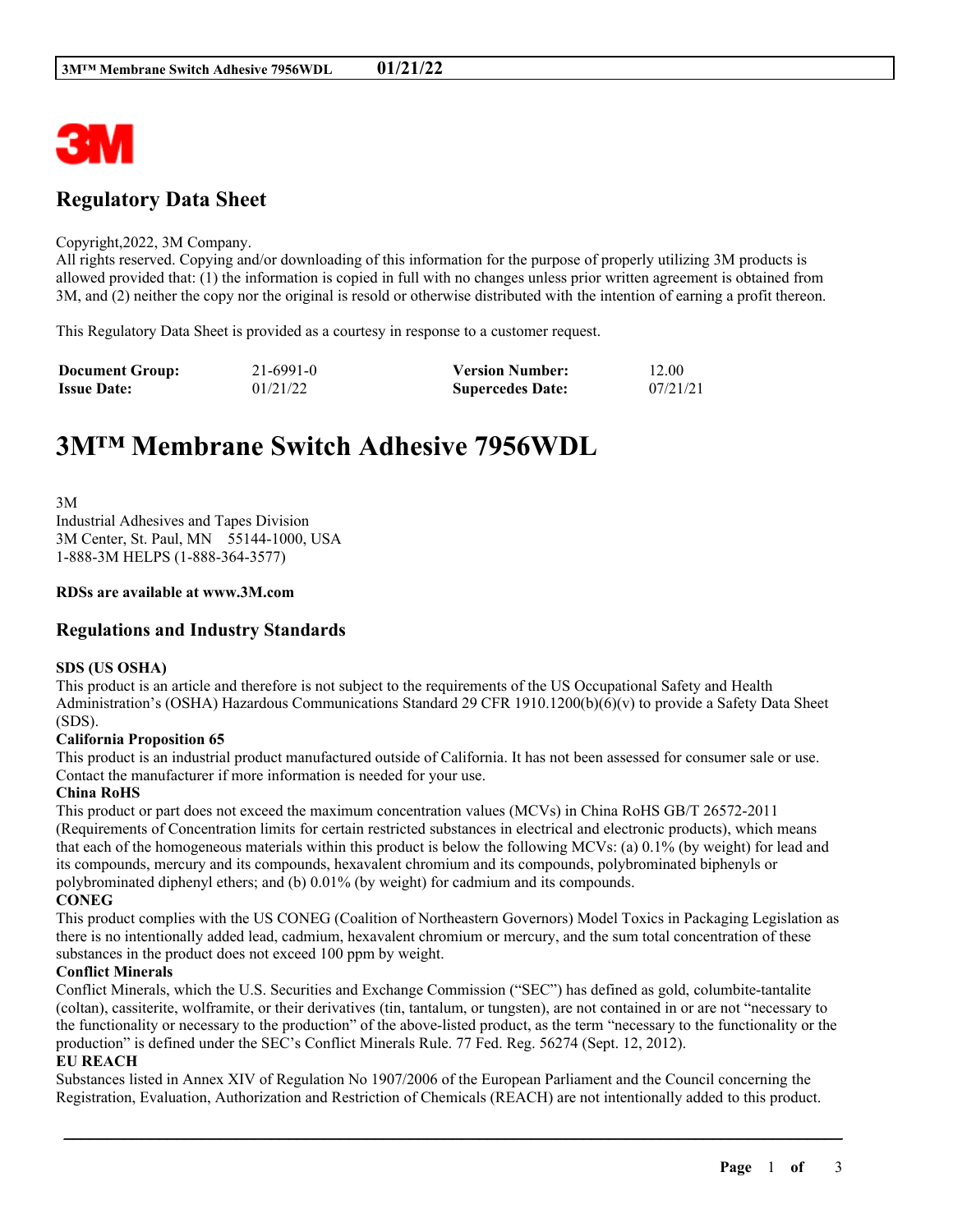# **EU REACH**

Substances listed in Annex XVII of Regulation No 1907/2006 of the European Parliament and the Council concerning the Registration, Evaluation, Authorization and Restriction of Chemicals (REACH) are not intentionally added to this product. **EU REACH**

This product, including any article that the product is composed of, does not contain at greater than 0.1% by weight a Substance of Very High Concern (SVHC) substance identified according to Article 59 of REACH. This declaration reflects the substances on the candidate SVHC list, effective January 2022.

### **EU RoHS**

This product does not exceed the maximum concentration values (MCVs) set under EU Directive 2011/65/EU (RoHS recast/RoHS 2), as stated in Annex II to that directive. This means that each of the homogenous materials within this product does not exceed the following MCVs: (a) 0.1% (by weight) for lead, mercury, hexavalent chromium, polybrominated biphenyls or polybrominated diphenyl ethers; and (b) 0.01% (by weight) for cadmium.

#### **EU RoHS Phthalates**

This product does not exceed the maximum concentration values (MCVs) for phthalates set under EU Directive 2011/65/EU (RoHS recast/RoHS 2), as amended by EU 2015/863, which applies to finished EEE after July 22, 2019 for Category 1-7, 10- 11 products and after July 22, 2021 for Category 8 and 9 products. This means that each of the homogeneous materials within this product does not exceed the MCV of 0.1% (by weight) for each of the following phthalates: DEHP, BBP, DBP, and DIBP.

## **Fluorinated Greenhouse Gas**

A Fluorinated Greenhouse Gas (or F-Gas) listed under Annex I and II of Regulation (EU) No 517/2014 of the European Parliament and of the Council of 16 April 2014 is not intentionally added to the product.

#### **Halal**

This product has not been certified Halal.

#### **Kosher**

This product has not been certified Kosher.

#### **Stockholm Agreement**

This product does not contain Persistent Organic Pollutants (POPs) at or above applicable thresholds per Annexes A, B, and C of the Stockholm Convention, May 2004 and subsequent amendments.

#### **Sustainability Advantage: Recycled content**

This product does not contain recycled content.

#### **TSCA Section 6**

This product is not known to contain 2,4,6-Tri-tert-butylphenol (CAS 732-26-3).

#### **TSCA Section 6**

This product is not known to contain Decabromodiphenyl Ether (Deca-BDE) (CAS 1163-19-5).

#### **TSCA Section 6**

This product is not known to contain Hexachlorobutadiene (HCBD) (CAS 87-68-3).

#### **TSCA Section 6**

This product is not known to contain Pentachlorothiophenol (PCTP) (CAS 133-49-3).

## **TSCA Section 6**

This product is not known to contain Phenol, isopropylated phosphate (3:1) (PIP (3:1)) (CAS 68937-41-7).

# **Chemicals and/or Compounds of Interest**

**Arsenic and (As) Compounds** : Not intentionally added. **Asbestos** : Not intentionally added. *Talc not intentionally added.* **Biocides/Preservatives** : Biocides/preservatives are not intentionally added for the purpose of protecting the product from the growth of microorganisms. **Cadmium and (Cd) Compounds** : Not intentionally added. **Chlorinated Paraffins, Short Chain** : Not intentionally added. **Chromium and (Cr) Compounds** : Not intentionally added. **Cobalt and (Co) Compounds** : Not intentionally added. **Colophony (Rosin) (CAS 8050-09-7)** : Not intentionally added. **Crystalline Silica** : Not intentionally added. **Decabromodiphenyl Ether (Deca-BDE) (CAS 1163-19-5)** : Not intentionally added. **Dimethyl Fumarate (DMF) (CAS 624-49-7)** : Not intentionally added.

\_\_\_\_\_\_\_\_\_\_\_\_\_\_\_\_\_\_\_\_\_\_\_\_\_\_\_\_\_\_\_\_\_\_\_\_\_\_\_\_\_\_\_\_\_\_\_\_\_\_\_\_\_\_\_\_\_\_\_\_\_\_\_\_\_\_\_\_\_\_\_\_\_\_\_\_\_\_\_\_\_\_\_\_\_\_\_\_\_\_